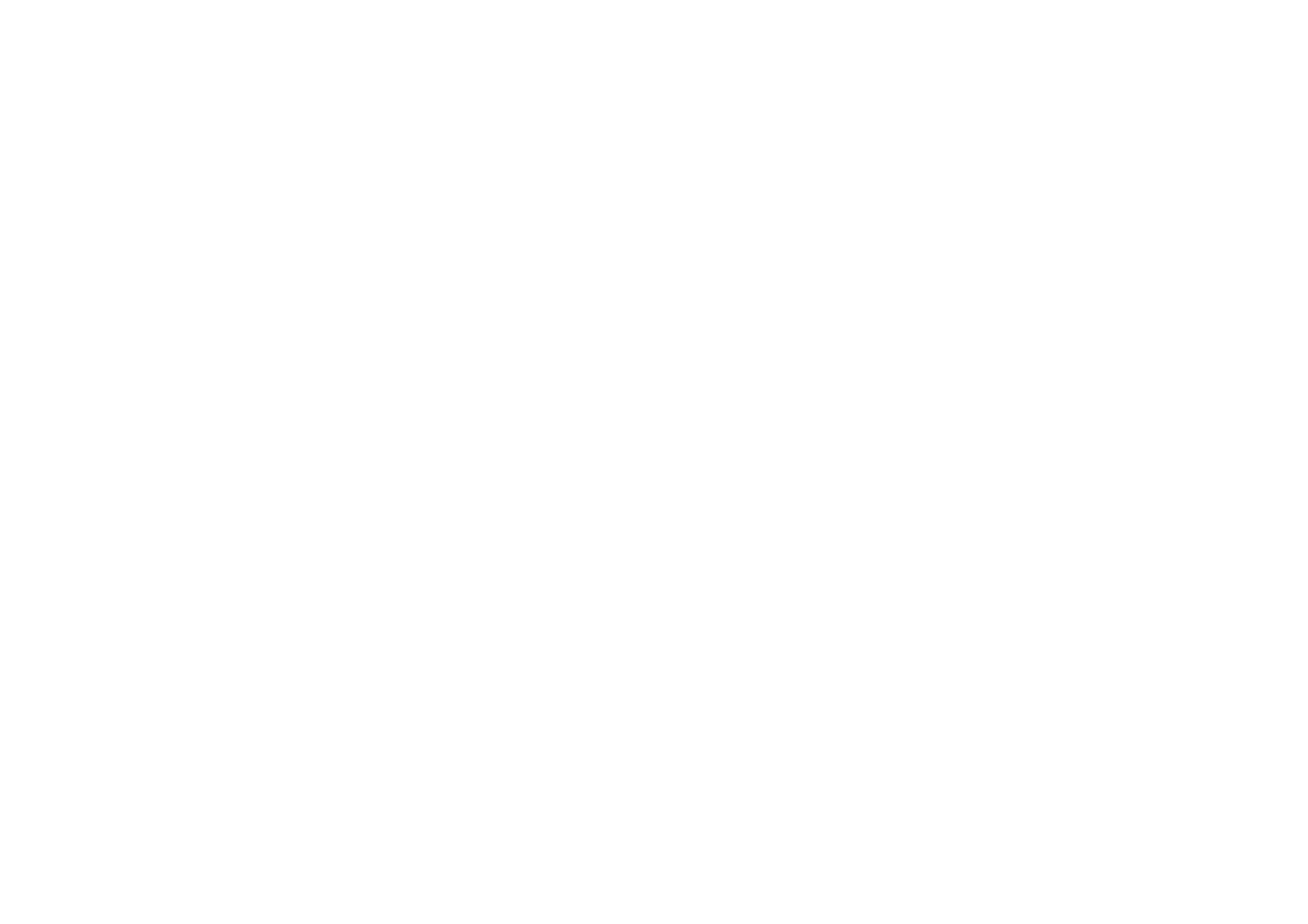### **SPARE CONNECTORS**

| <b>SPARE CONNECTORS AO-BC</b><br>中心<br>- 田 鶴<br>- 162 0<br>$\overline{a}$<br>$\hfill \square$<br>∞面<br>胸<br>8 ⊡⊡√<br>画<br>白鱼<br>∞¦⊞<br>$\sqrt{2}$ 0<br>$v = 10$<br>$\approx \boxed{\geq}$<br>$\frac{1}{2}$<br><b>BANKERTH</b>                                                                                                                       | <b>SPARE CONNECTORS BD-BQ</b><br>$\frac{1}{\sqrt{2}}$<br>諺<br>$\mathbb{R} \boxtimes \mathbb{R}$<br>⊷⊡⊟ 8<br>as Gilbert<br>--⊟ (鏡<br>$ \Rightarrow$ 0<br>׌<br>$n \equiv 0$<br>- 13<br>≖中<br>樂 | <b>SPARE CONNECTORS BR-CD</b><br>eÙ∘<br>$n \equiv n$<br>$\iota\Gamma\bigcup_{i=1}^d\mathbb{E}$<br>啊<br>×È,<br>骨<br>ev <u>E</u><br>ø<br>×≑<br>4<br>AD.<br>a <b>E</b><br>面                                                                                                                                                                                                                                                                                                                                                                                                                                                                                                                                                                                                                                                                                                                                                                                      |
|-----------------------------------------------------------------------------------------------------------------------------------------------------------------------------------------------------------------------------------------------------------------------------------------------------------------------------------------------------|----------------------------------------------------------------------------------------------------------------------------------------------------------------------------------------------|---------------------------------------------------------------------------------------------------------------------------------------------------------------------------------------------------------------------------------------------------------------------------------------------------------------------------------------------------------------------------------------------------------------------------------------------------------------------------------------------------------------------------------------------------------------------------------------------------------------------------------------------------------------------------------------------------------------------------------------------------------------------------------------------------------------------------------------------------------------------------------------------------------------------------------------------------------------|
|                                                                                                                                                                                                                                                                                                                                                     |                                                                                                                                                                                              |                                                                                                                                                                                                                                                                                                                                                                                                                                                                                                                                                                                                                                                                                                                                                                                                                                                                                                                                                               |
| $\begin{picture}(40,40) \put(0,0){\line(1,0){10}} \put(15,0){\line(1,0){10}} \put(15,0){\line(1,0){10}} \put(15,0){\line(1,0){10}} \put(15,0){\line(1,0){10}} \put(15,0){\line(1,0){10}} \put(15,0){\line(1,0){10}} \put(15,0){\line(1,0){10}} \put(15,0){\line(1,0){10}} \put(15,0){\line(1,0){10}} \put(15,0){\line(1,0){10}} \put(15,0){\line(1$ | où<br>$\mathbb{R}^n$<br>$\alpha$<br>n <del>Calle</del><br>u⊣<br>勴                                                                                                                            | $\omega_{\rm{min}}^{\rm{max}}$<br>₿<br>$m = 1$<br>$\omega$<br>ē<br>$\frac{1}{\sqrt{2}}$ is                                                                                                                                                                                                                                                                                                                                                                                                                                                                                                                                                                                                                                                                                                                                                                                                                                                                    |
| 3<br><b>SPARE CONNECTORS CS-DG</b>                                                                                                                                                                                                                                                                                                                  | 4                                                                                                                                                                                            | 5<br><b>SPARE CONNECTORS EC-FB</b>                                                                                                                                                                                                                                                                                                                                                                                                                                                                                                                                                                                                                                                                                                                                                                                                                                                                                                                            |
| √⊟3⊺®<br>∝⊡⊥<br>適<br>$\sim$ DSB<br>臉<br>$\sim 125$<br>$\alpha$ and<br>$\alpha$<br>÷<br>$\alpha = 1$<br>は色<br>×⊡ ⊞0<br>$0.9$ Hard III<br>$\oplus$<br>$\mathbb{C} \mathbb{C} \mathbb{C} \mathbb{C} \mathbb{C} \mathbb{C}$<br>$R \equiv 8$<br>⊶dalal∝m ∎                                                                                               | 唱 圕<br>$\approx 4000$<br>- 200<br>- 国田<br>-90<br>一遍<br>DR BELL<br>D.<br>ACE O<br>÷E<br>鋤<br>4日 蘭<br>◎ ⊜<br>.n≝ &<br>~⊟ ®<br>-68<br>一般<br>• 肺 ®<br>- 第1章                                      | $\sim$ 1200<br>û<br>$+31$ million<br>$\sigma$<br>-田田 彦<br>« NBI »<br>品曲<br>- 日日 ●<br>- 一 曲<br>・日の美し<br>中心图<br>∞⊟ ⊜<br>$  -$<br>.⊆ <b>⊙®</b>                                                                                                                                                                                                                                                                                                                                                                                                                                                                                                                                                                                                                                                                                                                                                                                                                   |
|                                                                                                                                                                                                                                                                                                                                                     |                                                                                                                                                                                              | 9                                                                                                                                                                                                                                                                                                                                                                                                                                                                                                                                                                                                                                                                                                                                                                                                                                                                                                                                                             |
|                                                                                                                                                                                                                                                                                                                                                     |                                                                                                                                                                                              | <b>SPARE CONNECTORS DI-EB</b><br>8<br>All information contained is without obligation. KTM-Sportmotorcycle-AG particularly reserves the right to modify any equipment, technical<br>specifications, prices, colors, shapes, materials, services, service work, constructions, equipment and the like so as to adapt them to local<br>conditions or to cancel any of the above items, all without previous announcement and without giving reasons. KTM may stop manufacturing<br>certain models without previous notice. KTM shall not be held liable for any deviations of availability and/or ability to deliver, illustrations,<br>descriptions, printing and/or other errors. The illustrated models partly contain extra equipment, which is not applied to standard models.<br>C by KTM-SPORTMOTORCYCLE AG, Mattighofen AUSTRIA; All rights reserved; Reprint, also in extracts, with written allowance of<br>KTM-SPORTMOTORCYCLE-AG, Mattighofen only. |

**1** 

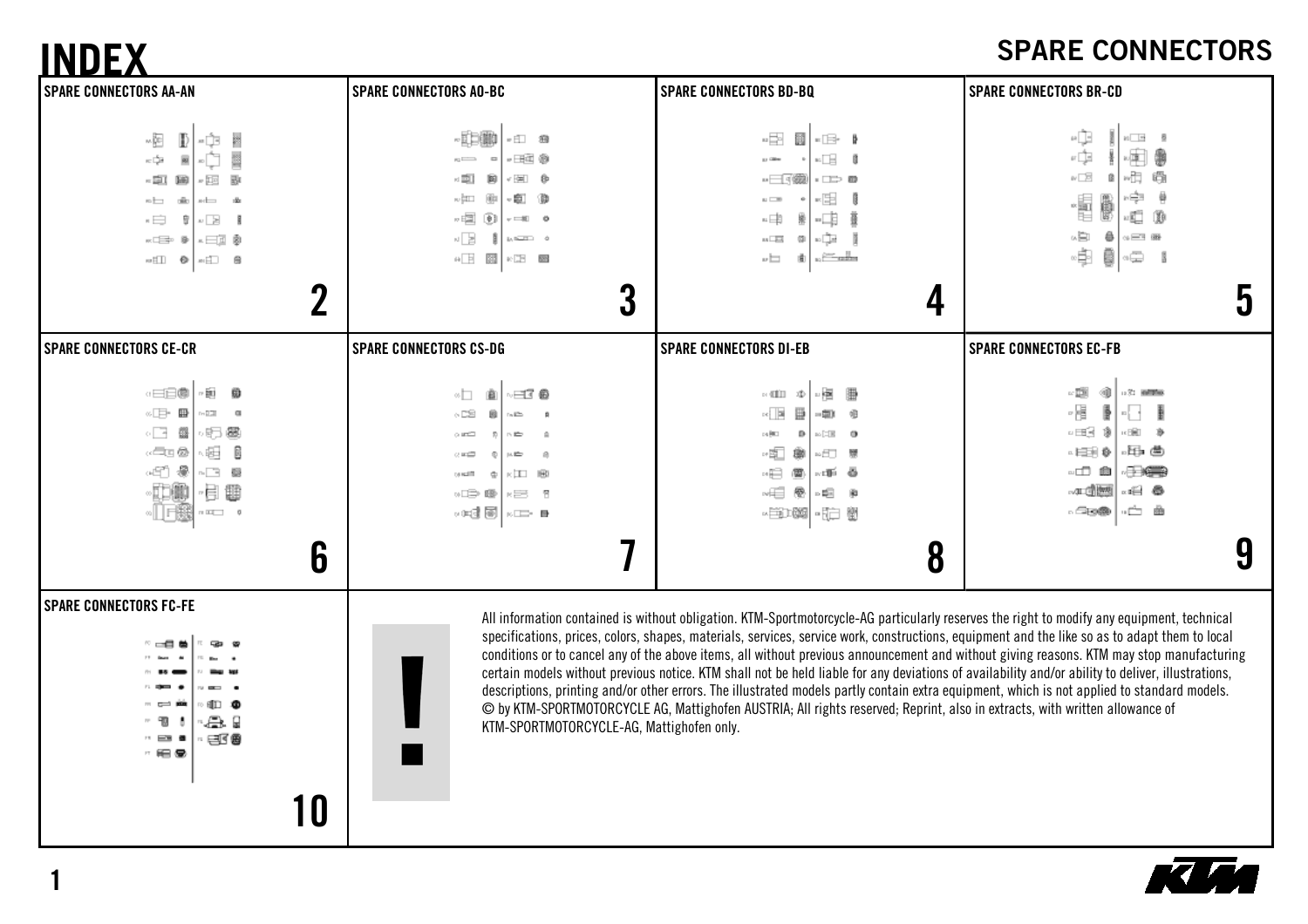### **SPARE CONNECTORS AA-AN**

|                |                                                                       |              |                               | <b>FIG</b><br>AA | <b>PART NUMBER</b><br>000700000AA | <b>DESCRIPTION</b><br>SPARE CONNECTOR AA 20-PINS                                                                                                               |                             | QTY<br>$\mathsf{X}% _{0}$ |
|----------------|-----------------------------------------------------------------------|--------------|-------------------------------|------------------|-----------------------------------|----------------------------------------------------------------------------------------------------------------------------------------------------------------|-----------------------------|---------------------------|
| ΑA             | <b>Maritaniana</b>                                                    | AB<br>$\Box$ | 32I                           | AB<br>AC         | 000700000AB<br>000700000AC        | DIGITAL SPEEDOMETER (LC4, LC8) / DIGITALTACHO (LC4, LC8)<br>SPARE CONNECTOR AB 9-PINS<br>START SWITCH (LC8) / STARTSCHALTER (LC8)<br>SPARE CONNECTOR AC 6-PINS |                             | χ<br>$\mathsf{X}% _{0}$   |
|                |                                                                       |              |                               | AD               | 000700000AD                       | <b>HEAD LIGHT / SCHEINWERFER</b><br>SPARE CONNECTOR AD 12-PINS                                                                                                 |                             | χ                         |
| $\equiv$<br>АC | 220                                                                   | AD           |                               | AE               | 000700000AE                       | LIGHT-, FLASH-SWITCH / LICHT-, BLINKERSCHALTER<br>SPARE CONNECTOR AE 4-PINS<br>START RELAY / STARTRELAIS                                                       |                             | χ                         |
|                |                                                                       |              | 121110                        | AF               | 000700000AF                       | SPARE CONNECTOR AF 4-PINS<br><b>RELAY / RELAIS</b>                                                                                                             |                             | χ                         |
| AE             | 830                                                                   | AF           | 42-                           | AG<br>AH         | 000700000AG<br>000700000AH        | SPARE CONNECTOR AG 3-PINS<br>TACHOMETER / DREHZAHLMESSER<br>SPARE CONNECTOR AH 2-PINS                                                                          |                             | $\mathsf{X}% _{0}$<br>χ   |
|                |                                                                       |              |                               | AI               | 000700000AI                       | BRAKE, FLASHER / BREMSE, BLINKER<br>SPARE CONNECTOR AI 2-PINS<br>DIODE / DIODE                                                                                 |                             | χ                         |
| AG             | Jol,<br>ভাত্তা                                                        | AH i         | $\frac{\square}{\boxtimes 0}$ | AJ               | 000700000AJ                       | SPARE CONNECTOR AJ 3-PINS<br><b>REAR BRAKE / HINTERBREMSE</b>                                                                                                  |                             | χ                         |
|                |                                                                       |              |                               | AK<br>AL         | 000700000AK<br>000700000AL        | SPARE CONNECTOR AK 2-PINS<br>BRAKE, FLASHER / BREMSE, BLINKER<br>SPARE CONNECTOR AL 2-PINS                                                                     |                             | χ<br>χ                    |
| Al             | $\begin{tabular}{ c c } \hline 2 \\ \hline 1 \\ \hline \end{tabular}$ | AJ           | 3<br>8                        | AM               | 000700000AM                       | <b>CLUTCH / KUPPLUNG</b><br>SPARE CONNECTOR AM 3-PINS                                                                                                          |                             | χ                         |
|                |                                                                       |              |                               | AN               | 000700000AN                       | CARBURETOR, GEARS / VERGASER, GÄNGE<br>SPARE CONNECTOR AN 4-PINS<br>SPEEDOMETER / TACHO                                                                        |                             | χ                         |
| AK             | 郾                                                                     | AL           | 3)                            |                  |                                   |                                                                                                                                                                |                             |                           |
| AM             | $\mathbb{C}$                                                          | ΑN           | 02)<br>Ora                    |                  |                                   |                                                                                                                                                                |                             |                           |
|                |                                                                       |              |                               |                  | 100001190_01 / C100001190_01      |                                                                                                                                                                | * NEW PART<br>X AS REQUIRED |                           |

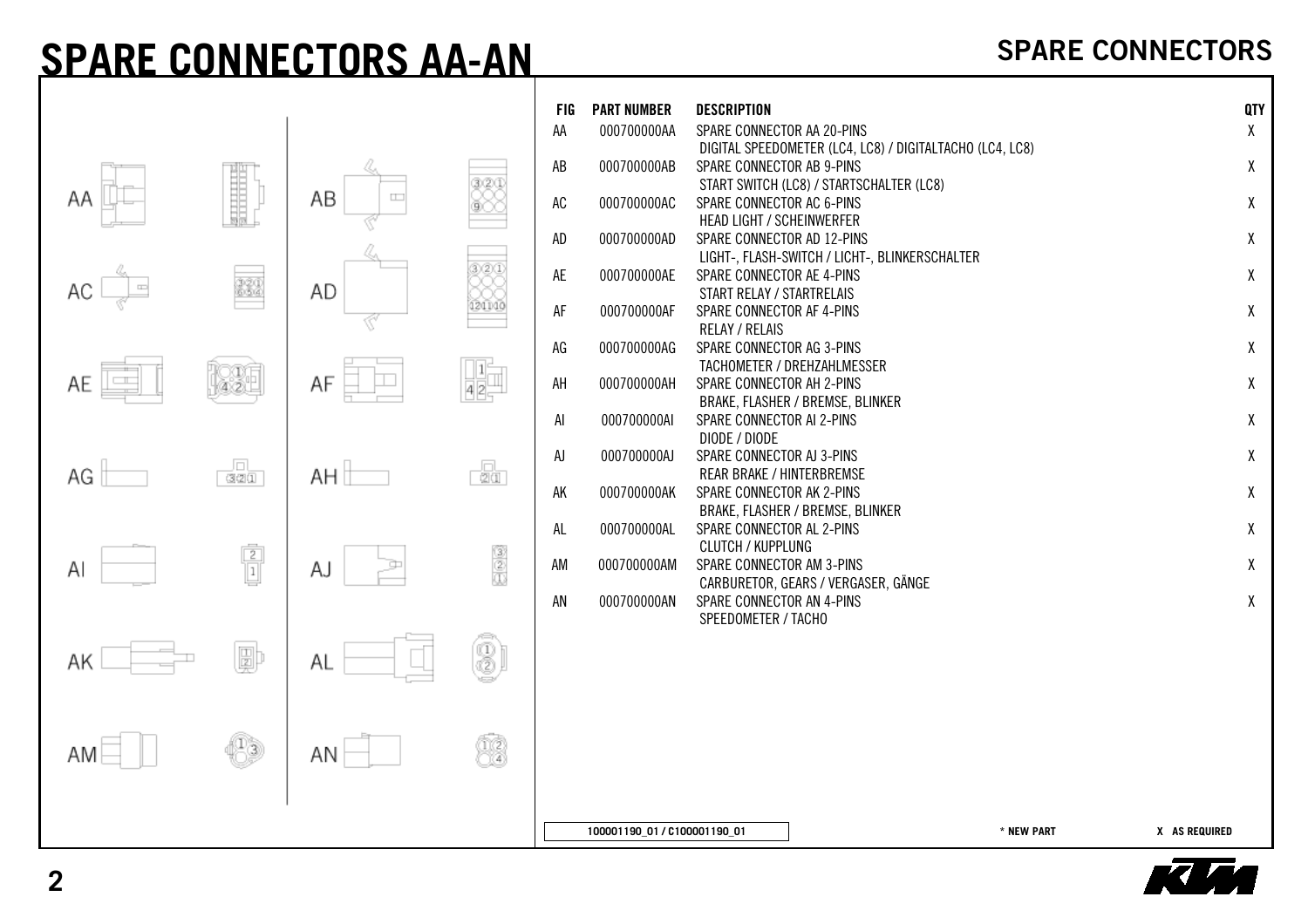## **SPARE CONNECTORS AO-BC**

|    |                                                                                                                                                                                                                                                                                                                                               |                |            | <b>FIG</b><br>A <sub>0</sub> | <b>PART NUMBER</b><br>000700000A0 | <b>DESCRIPTION</b><br>SPARE CONNECTOR AO 26-PINS                |                                                        |            | QTY<br>χ      |
|----|-----------------------------------------------------------------------------------------------------------------------------------------------------------------------------------------------------------------------------------------------------------------------------------------------------------------------------------------------|----------------|------------|------------------------------|-----------------------------------|-----------------------------------------------------------------|--------------------------------------------------------|------------|---------------|
| AO |                                                                                                                                                                                                                                                                                                                                               | AP             | 182        | AP                           | 000700000AP                       | SPARE CONNECTOR AP 6-PINS<br><b>IGNITION LOCK / ZÜNDSCHLOSS</b> | CONTROL UNIT (LC8) / STEUERGERÄT (LC8)                 |            | χ             |
|    |                                                                                                                                                                                                                                                                                                                                               |                |            | AQ                           | 000700000AQ                       | SPARE CONNECTOR AQ 1-PIN                                        | OPTIONAL CONNECTOR / ZUSATZSTECKER                     |            | χ             |
|    |                                                                                                                                                                                                                                                                                                                                               |                |            | AR                           | 000700000AR                       | SPARE CONNECTOR AR 3-PINS                                       | SIDE STAND, CARBURETOR / SEITENSTÄNDER, VERGASER       |            | χ             |
| AQ | $\Box$                                                                                                                                                                                                                                                                                                                                        | AR             | 69.        | AS                           | 000700000AS                       | SPARE CONNECTOR AS 2-PINS<br>IGNITION COIL / ZÜNDSPULE          |                                                        |            | χ             |
|    |                                                                                                                                                                                                                                                                                                                                               |                |            | AT                           | 000700000AT                       | SPARE CONNECTOR AT 2-PINS                                       | PICK UP, GAS LEVEL SENSOR / PICK UP, BENZINSTANDSGEBER |            | χ             |
|    |                                                                                                                                                                                                                                                                                                                                               |                |            | AU                           | 000700000AU                       | SPARE CONNECTOR AU 2-PINS<br>FAN / LÜFTER                       |                                                        |            | χ             |
| AS | 髄                                                                                                                                                                                                                                                                                                                                             | ΑT             | 13)        | AV                           | 000700000AV                       | SPARE CONNECTOR AV 2-PINS                                       | THERMO-SWITCH / THERMOSCHALTER                         |            | χ             |
|    |                                                                                                                                                                                                                                                                                                                                               |                |            | AX                           | 000700000AX                       | SPARE CONNECTOR AX 2-PINS                                       |                                                        |            | χ             |
|    | 21(                                                                                                                                                                                                                                                                                                                                           | AV             | 01         | AY                           | 000700000AY                       | SPARE CONNECTOR AY 1-PIN                                        | TEMPERATURE SENSOR / TEMPERATURSENSOR                  |            | χ             |
| AU |                                                                                                                                                                                                                                                                                                                                               |                |            | AZ                           | 000700000AZ                       | OIL PRESSURE / ÖLDRUCK<br>SPARE CONNECTOR AZ 4-PINS             |                                                        |            | χ             |
|    |                                                                                                                                                                                                                                                                                                                                               |                |            | BA                           | 000700000BA                       | FLASHER REAR / BLINKER HINTEN<br>SPARE CONNECTOR BA 1-PIN       |                                                        |            | χ             |
| ΑX | 6                                                                                                                                                                                                                                                                                                                                             | E<br>AY        | O          | <b>BB</b>                    | 000700000BB                       | SPARE CONNECTOR BB 9-PINS                                       | OCTANE-ADAPTION / OKTANANPASSUNG                       |            | χ             |
|    |                                                                                                                                                                                                                                                                                                                                               |                |            | BC                           | 000700000BC                       | SPARE CONNECTOR BC 6-PINS                                       | COUNTERPART START-SWITCH / GEGENSTÜCK STARTSCHALTER    |            | χ             |
|    |                                                                                                                                                                                                                                                                                                                                               |                |            |                              |                                   |                                                                 | COUNTERPART HEAD LIGHT / GEGENSTÜCK SCHEINWERFER       |            |               |
| AZ | $\begin{picture}(40,40) \put(0,0){\line(1,0){155}} \put(15,0){\line(1,0){155}} \put(15,0){\line(1,0){155}} \put(15,0){\line(1,0){155}} \put(15,0){\line(1,0){155}} \put(15,0){\line(1,0){155}} \put(15,0){\line(1,0){155}} \put(15,0){\line(1,0){155}} \put(15,0){\line(1,0){155}} \put(15,0){\line(1,0){155}} \put(15,0){\line(1,0){155}} \$ | $BA \subseteq$ | $\circ$    |                              |                                   |                                                                 |                                                        |            |               |
|    |                                                                                                                                                                                                                                                                                                                                               |                |            |                              |                                   |                                                                 |                                                        |            |               |
|    | 888<br>888                                                                                                                                                                                                                                                                                                                                    |                | 660<br>320 |                              |                                   |                                                                 |                                                        |            |               |
| BB |                                                                                                                                                                                                                                                                                                                                               | ВC             |            |                              |                                   |                                                                 |                                                        |            |               |
|    |                                                                                                                                                                                                                                                                                                                                               |                |            |                              |                                   |                                                                 |                                                        |            |               |
|    |                                                                                                                                                                                                                                                                                                                                               |                |            |                              | 100001190_02 / C100001190_02      |                                                                 |                                                        | * NEW PART | X AS REQUIRED |

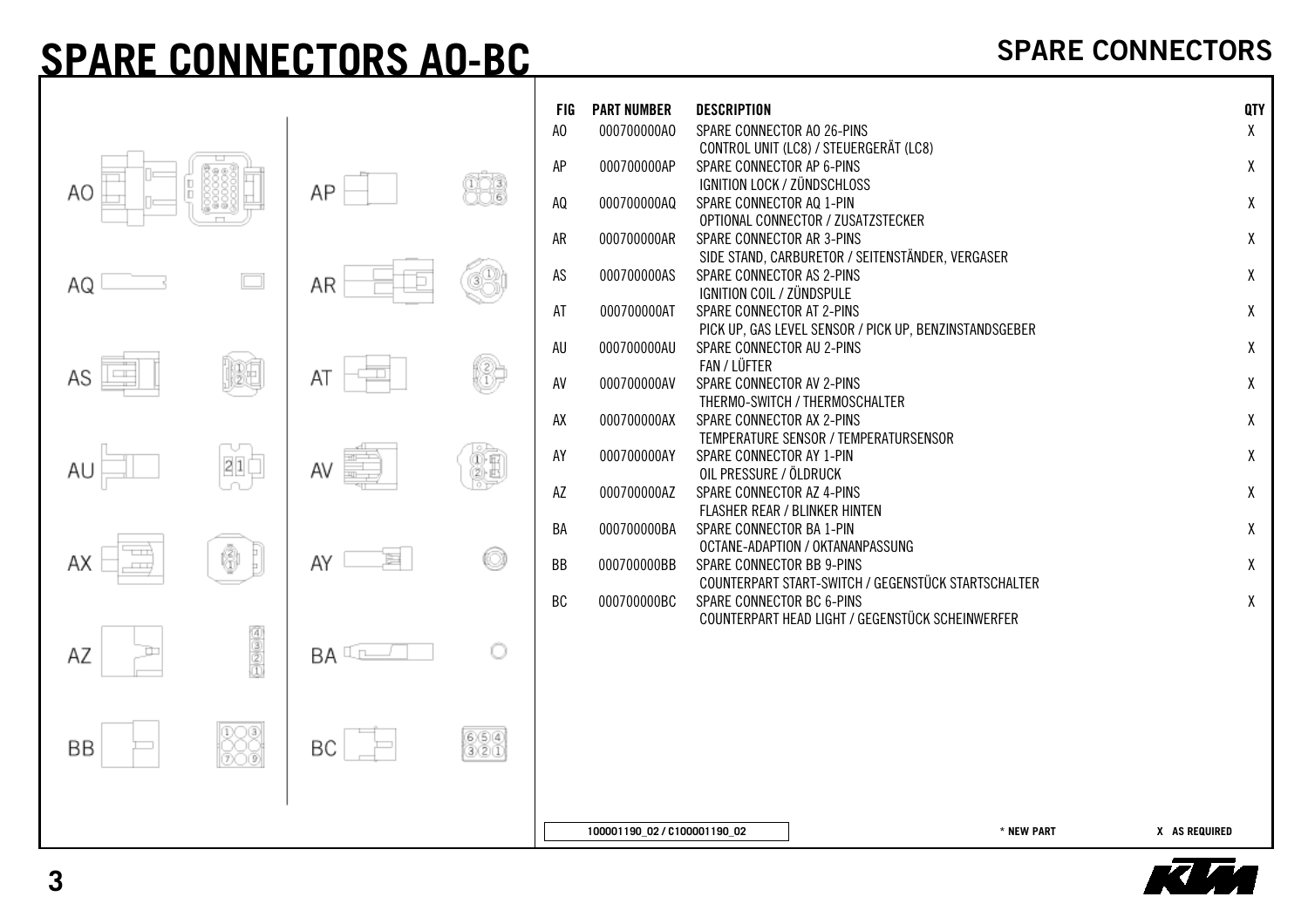### **SPARE CONNECTORS BD-BQ**



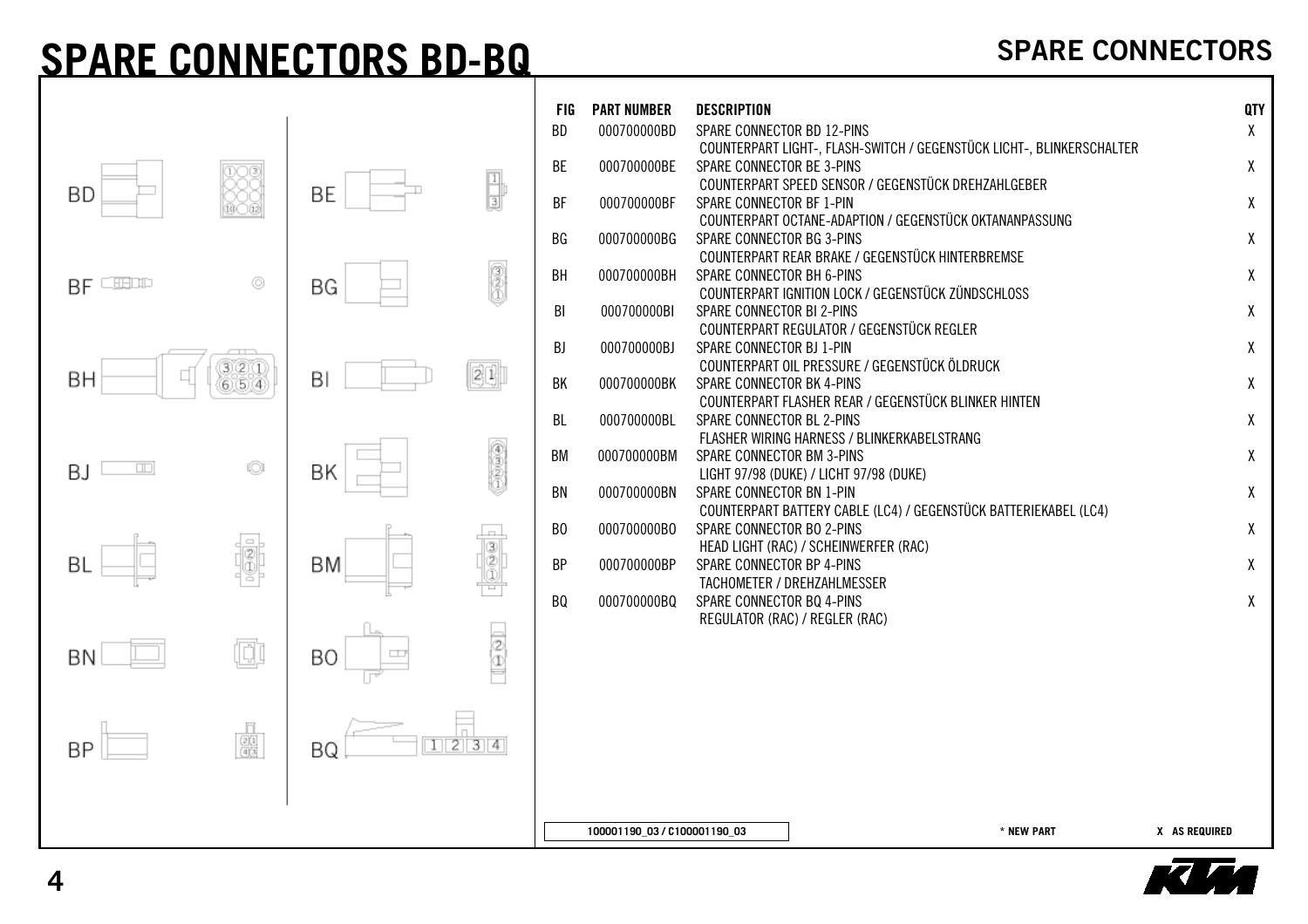### **SPARE CONNECTORS BR-CD**



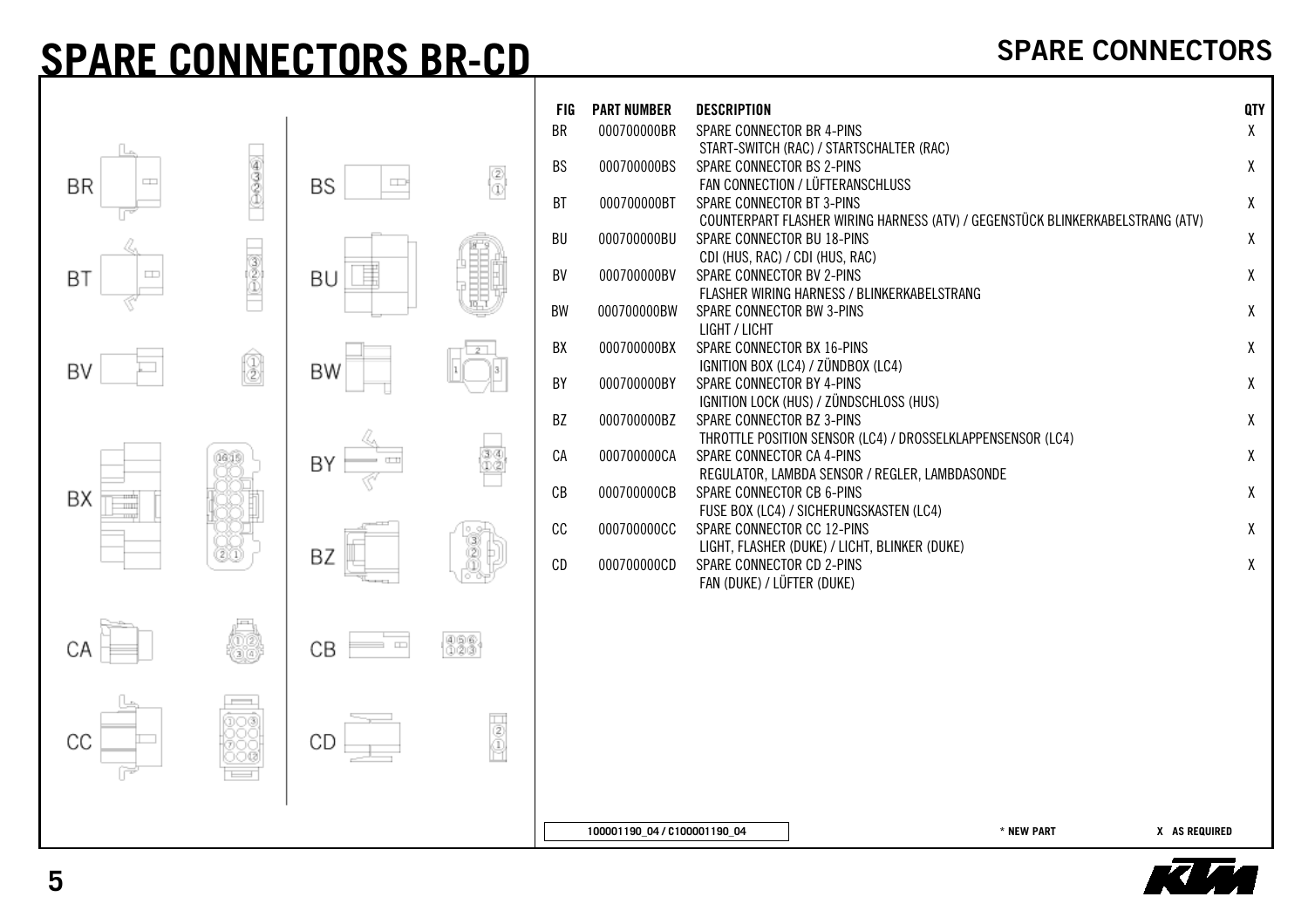### **SPARE CONNECTORS CE-CR**

|                        |                      |     | FIG<br>CE      | <b>PART NUMBER</b><br>000700000CE | <b>DESCRIPTION</b><br>SPARE CONNECTOR CE 4-PINS                                              |                                                                              |                                                                       | QTY<br>χ      |  |
|------------------------|----------------------|-----|----------------|-----------------------------------|----------------------------------------------------------------------------------------------|------------------------------------------------------------------------------|-----------------------------------------------------------------------|---------------|--|
| 66<br>CE               | 嚚<br>СF              |     | $C_{\text{F}}$ | 000700000CF                       | SPARE CONNECTOR CF 8-PINS                                                                    |                                                                              | COUNTERPART REGULATOR, LAMBDA SENSOR / GEGENSTÜCK REGLER, LAMBDASONDE | $\pmb{\chi}$  |  |
| (4) (3)                |                      |     | CG             | 000700000CG                       | CDI (MINI) / CDI (MINI)<br><b>SPARE CONNECTOR CG 9-PINS</b>                                  | SPEEDOMETER (MIL) / TACHO (MIL)                                              |                                                                       | X             |  |
|                        |                      |     | CH             | 000700000CH                       | SPARE CONNECTOR CH 1-PIN                                                                     | BATTERY CABLE (LC4) / BATTERIEKABEL (LC4)                                    |                                                                       | χ             |  |
| 駧<br>СG                | CH $\square \square$ | ŗФ  | CI             | 000700000CI                       | SPARE CONNECTOR CI 12-PINS                                                                   |                                                                              | COUNTERPART LIGHT, FLASHER (DUKE) / GEGENSTÜCK LICHT, BLINKER (DUKE)  | χ             |  |
|                        |                      |     | CJ<br>СK       | 000700000CJ<br>000700000CK        | SPARE CONNECTOR CJ 2-PINS<br>LIGHT (DUKE) / LICHT (DUKE)<br><b>SPARE CONNECTOR CK 2-PINS</b> |                                                                              |                                                                       | χ<br>χ        |  |
| CI<br>$\Box$<br>120100 | CJ                   |     | CL             | 000700000CL                       | EXHAUST VALVE / ABGASVENTIL<br>SPARE CONNECTOR CL 2-PINS                                     |                                                                              |                                                                       | χ             |  |
|                        |                      |     | <b>CM</b>      | 000700000CM                       | SPARE CONNECTOR CM 2-PINS                                                                    | INJECTION VALVES / EINSPRITZVENTILE                                          |                                                                       | χ             |  |
| ©O)                    | Cl                   | 厦   | CN             | 000700000CN                       | SPARE CONNECTOR CN 9-PINS                                                                    | AIR TEMPERATURE SENSOR / LUFTTEMPERATURSENSOR                                |                                                                       | χ             |  |
|                        |                      |     | C <sub>0</sub> | 000700000CO                       | SPARE CONNECTOR CO 34-PINS                                                                   | REAR LIGHT (LC8) / RÜCKLICHT (LC8)<br>CONTROL UNIT (LC8) / STEUERGERÄT (LC8) |                                                                       | $\pmb{\chi}$  |  |
| 2<br>СM                | $\square$<br>CN      | 600 | CP             | 000700000CP                       | <b>SPARE CONNECTOR CP 16-PINS</b><br>AIRBOX / LUFTFILTERKASTEN                               |                                                                              |                                                                       | χ             |  |
|                        |                      | 907 | CQ             | 000700000CQ                       | SPARE CONNECTOR CQ 16-PINS                                                                   |                                                                              | AIRBOX (WIRING HARNESS SIDE) / LUFTFILTERKASTEN (KABELSTRANG SEITE)   | χ             |  |
| CO                     | СP                   |     | CR             | 000700000CR                       | SPARE CONNECTOR CR 1-PIN<br>IGNITION COIL / ZÜNDSPULE                                        |                                                                              |                                                                       | χ             |  |
| CQ                     | CR                   | Ô   |                |                                   |                                                                                              |                                                                              |                                                                       |               |  |
|                        |                      |     |                | 100001190_05 / C100001190_05      |                                                                                              |                                                                              | * NEW PART                                                            | X AS REQUIRED |  |

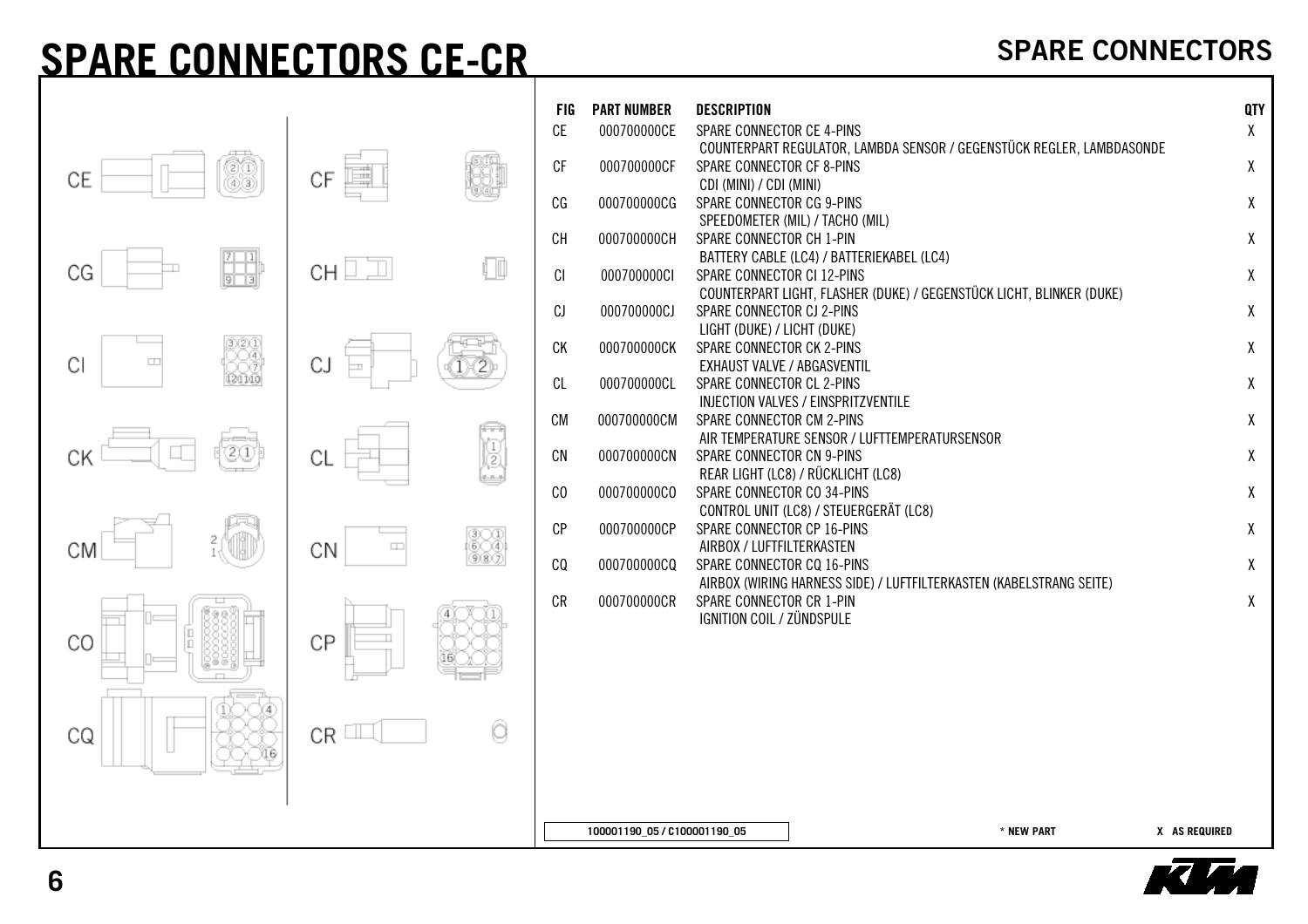### **SPARE CONNECTORS CS-DG**

|                                     |                 |                                                                                  | <b>FIG</b><br>CS | <b>PART NUMBER</b><br>000700000CS | <b>DESCRIPTION</b><br>SPARE CONNECTOR CS 9-PINS                                                                                                   | QTY<br>$\mathsf{X}$          |
|-------------------------------------|-----------------|----------------------------------------------------------------------------------|------------------|-----------------------------------|---------------------------------------------------------------------------------------------------------------------------------------------------|------------------------------|
| Jоl<br>$\frac{1}{300}$<br>CS<br>③困け | CU              | 88                                                                               | CU<br>CV         | 000700000CU<br>000700000CV        | COUNTERPART SPEEDOMETER (MIL) / GEGENSTÜCK TACHO (MIL)<br>SPARE CONNECTOR CU 4-PINS<br>CDI (2-STROKE) / CDI (2-TAKT)<br>SPARE CONNECTOR CV 4-PINS | X<br>X                       |
|                                     |                 |                                                                                  | CW               | 000700000CW                       | COUNTERPART IGNITION LOCK (HUS) / GEGENSTÜCK ZÜNDSCHLOSS (HUS)<br>SPARE CONNECTOR CW 2-PINS<br>SPEEDOMETER (RAC) / TACHO (RAC)                    | X                            |
| {@}<br>{@\$}                        | $CWE^{\perp}$   | ġ                                                                                | CX<br>CY         | 000700000CX<br>000700000CY        | SPARE CONNECTOR CX 2-PINS<br>SPEEDOMETER (RAC) / TACHO (RAC)<br>SPARE CONNECTOR CY 3-PINS                                                         | X<br>X                       |
| 류<br>$CX \trianglelefteq E$         | $CY \triangleq$ | $\begin{array}{c} \begin{array}{c} 0 \\ \hline 1 \\ 321 \end{array} \end{array}$ | CZ<br>DA         | 000700000CZ<br>000700000DA        | SPEEDOMETER (RAC) / TACHO (RAC)<br>SPARE CONNECTOR CZ 3-PINS<br>SPEEDOMETER (RAC) / TACHO (RAC)<br>SPARE CONNECTOR DA 4-PINS                      | $\mathsf{X}$<br>$\mathsf{X}$ |
|                                     |                 |                                                                                  | DB               | 000700000DB                       | SPEEDOMETER (RAC) / TACHO (RAC)<br>SPARE CONNECTOR DB 4-PINS<br>SPEEDOMETER (RAC) / TACHO (RAC)                                                   | $\mathsf{X}$                 |
| $\bigoplus_{123}$<br>$CZ = \Box$    | $DA \Box$       | $\begin{pmatrix} 1 & 0 \\ 0 & 1 \end{pmatrix}$<br>4.321                          | DC<br>DD         | 000700000DC<br>000700000DD        | SPARE CONNECTOR DC 3-PINS<br>REGULATOR (LC4) / REGLER (LC4)<br>SPARE CONNECTOR DD 3-PINS                                                          | $\mathsf{X}$<br>$\mathsf{X}$ |
|                                     |                 |                                                                                  | DE               | 000700000DE                       | COUNTERPART REGULATOR (LC4) / GEGENSTÜCK REGLER (LC4)<br>SPARE CONNECTOR DE 1-PIN<br>IGNITION LOCK (HUS) / ZÜNDSCHLOSS (HUS)                      | $\mathsf{X}$                 |
| $\frac{1}{1234}$<br>$DB \equiv$     | DC              |                                                                                  | DF<br>DG         | 000700000DF<br>000700000DG        | SPARE CONNECTOR DF 2-PINS<br>PURGE VALVE / SPÜLVENTIL<br>SPARE CONNECTOR DG 4-PINS                                                                | $\mathsf{X}$<br>$\mathsf{X}$ |
| 図器<br>DD                            | DE              | 좀                                                                                |                  |                                   | COUNTERPART LIGHT (RAC) / GEGENSTÜCK LICHT (RAC)                                                                                                  |                              |
| ©D)<br>DF                           | DG              | $\frac{3}{4}$                                                                    |                  |                                   |                                                                                                                                                   |                              |
|                                     |                 |                                                                                  |                  | 100001190_06 / C100001190_06      | * NEW PART                                                                                                                                        | X AS REQUIRED                |

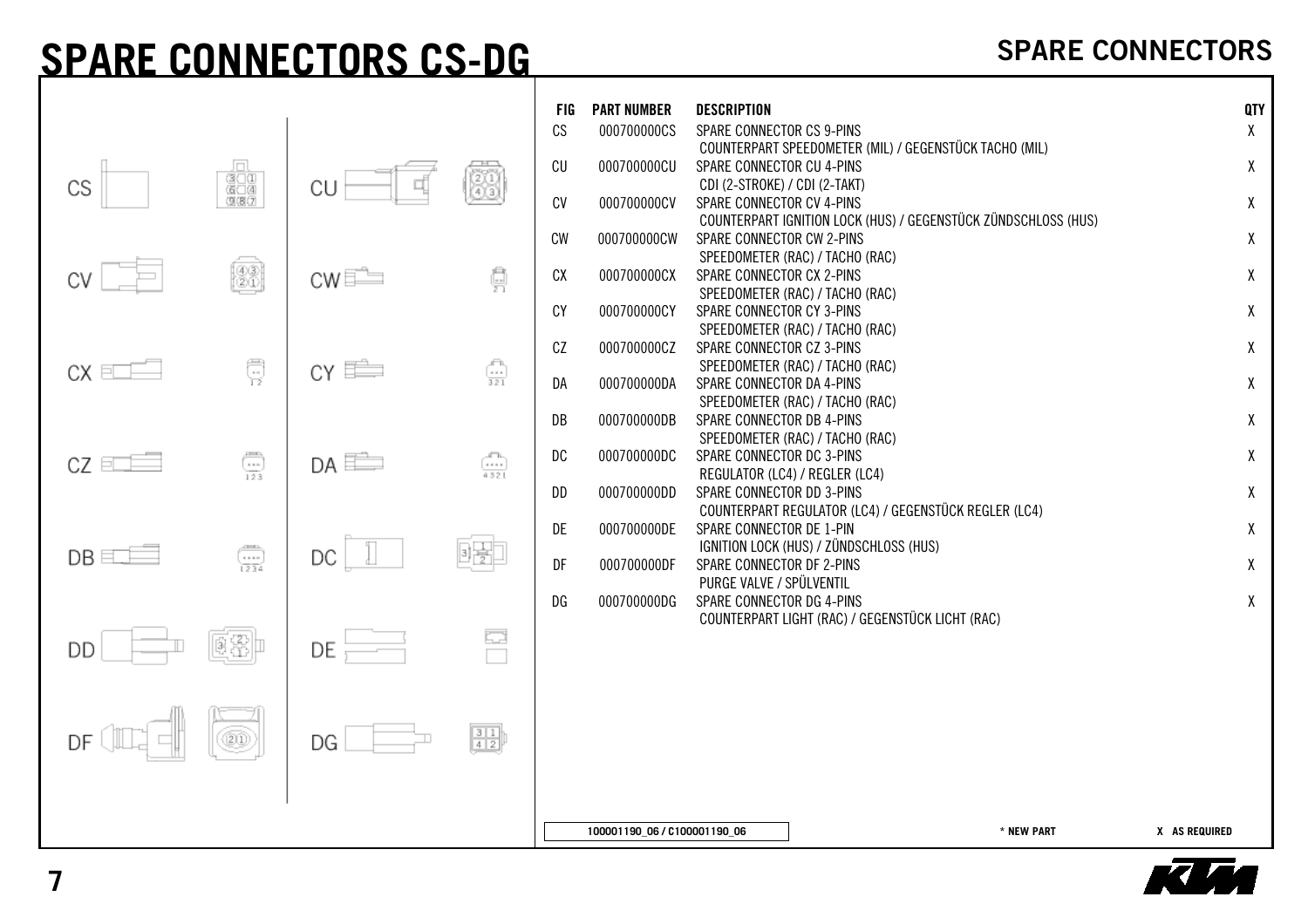### **SPARE CONNECTORS DI-EB**

|             |                              |                            |                         | <b>FIG</b>     | <b>PART NUMBER</b>           | <b>DESCRIPTION</b>                                                        | QTY |  |
|-------------|------------------------------|----------------------------|-------------------------|----------------|------------------------------|---------------------------------------------------------------------------|-----|--|
|             |                              |                            |                         | DI             | 000700000DI                  | SPARE CONNECTOR DI 2-PINS                                                 | χ   |  |
|             |                              |                            |                         |                |                              | POSITION LIGHT SOCKET / STANDLICHTFASSUNG                                 |     |  |
| DI          | $\frac{1}{2}$ $\binom{2}{2}$ |                            |                         | DJ             | 000700000DJ                  | SPARE CONNECTOR DJ 18-PINS                                                | χ   |  |
|             |                              | DJ                         |                         | DK             | 000700000DK                  | ALARM SYSTEM / ALARMANLAGE<br>SPARE CONNECTOR DK 18-PINS                  | χ   |  |
|             |                              |                            |                         |                |                              | COUNTERPART ALARM SYSTEM / GEGENSTÜCK ALARMANLAGE                         |     |  |
|             |                              |                            |                         | DM             | 000700000DM                  | SPARE CONNECTOR DM 2-PINS                                                 | χ   |  |
|             |                              |                            |                         |                |                              | ABS-SENSOR / ABS-SENSOR                                                   |     |  |
| Ī,<br>DK    |                              | DM                         | Ŵ                       | DN             | 000700000DN                  | SPARE CONNECTOR DN 8-PINS                                                 | χ   |  |
|             |                              |                            |                         |                |                              | ABS-SWITCH / ABS-SCHALTER                                                 |     |  |
|             |                              |                            |                         | D <sub>0</sub> | 000700000D0                  | SPARE CONNECTOR DO 8-PINS                                                 | χ   |  |
|             |                              |                            |                         |                |                              | COUNTERPART ABS-SWITCH / GEGENSTÜCK ABS-SCHALTER                          |     |  |
|             |                              |                            |                         | DP             | 000700000DP                  | SPARE CONNECTOR DP 3-PINS                                                 | χ   |  |
| $DN \equiv$ | 翢                            | $\overline{\square}$<br>DO | œ                       |                |                              | PRESSURE SENSOR (LC8) / DRUCKSENSOR (LC8)                                 |     |  |
|             |                              |                            |                         | DQ             | 000700000DQ                  | SPARE CONNECTOR DQ 2-PINS                                                 | χ   |  |
|             |                              |                            |                         | DR             | 000700000DR                  | INJECTION NOZZLE (LC4) / EINSPRITZDÜSE (LC4)<br>SPARE CONNECTOR DR 8-PINS | χ   |  |
|             |                              |                            |                         |                |                              | THROTTLE POSITION CONTROL MOTOR (LC4) / DROSSELKLAPPENSTELLMOTOR (LC4)    |     |  |
|             |                              |                            | U                       | DV             | 000700000DV                  | SPARE CONNECTOR DV 2-PINS                                                 | χ   |  |
| DP          |                              | DQ                         |                         |                |                              | FUEL PUMP (LC4) / BENZINPUMPE (LC4)                                       |     |  |
|             |                              |                            |                         | DW             | 000700000DW                  | SPARE CONNECTOR DW 2-PINS                                                 | χ   |  |
|             |                              |                            |                         |                |                              | SAS-VALVE (LC4) / SLS-VENTIL (LC4)                                        |     |  |
|             |                              |                            |                         | DX             | 000700000DX                  | SPARE CONNECTOR DX 3-PINS                                                 | X   |  |
| DR          | er                           | DV                         | $\overline{\mathbb{B}}$ |                |                              | THROTTLE BODY (LC4) / DROSSELKLAPPENKÖRPER (LC4)                          |     |  |
|             |                              |                            |                         | EA             | 000700000EA                  | SPARE CONNECTOR EA 2-PINS                                                 | X   |  |
|             |                              |                            |                         |                |                              | FUSE HOLDER ABS / SICHERUNGSTRÄGER ABS                                    |     |  |
|             |                              |                            |                         | EB             | 000700000EB                  | SPARE CONNECTOR EB 4-PINS                                                 | χ   |  |
|             |                              |                            |                         |                |                              | <b>RELAY / RELAIS</b>                                                     |     |  |
| DW          |                              | DX .                       | 髄                       |                |                              |                                                                           |     |  |
|             |                              |                            |                         |                |                              |                                                                           |     |  |
|             |                              |                            |                         |                |                              |                                                                           |     |  |
|             | '나리                          |                            |                         |                |                              |                                                                           |     |  |
| 10<br>ЕA    | (1)(2)                       | EВ                         | 1 2                     |                |                              |                                                                           |     |  |
|             | e promo d                    |                            | $\frac{3}{4}$           |                |                              |                                                                           |     |  |
|             |                              |                            |                         |                |                              |                                                                           |     |  |
|             |                              |                            |                         |                |                              |                                                                           |     |  |
|             |                              |                            |                         |                |                              |                                                                           |     |  |
|             |                              |                            |                         |                | 100001190 07 / C100001190 07 | * NEW PART<br>X AS REQUIRED                                               |     |  |

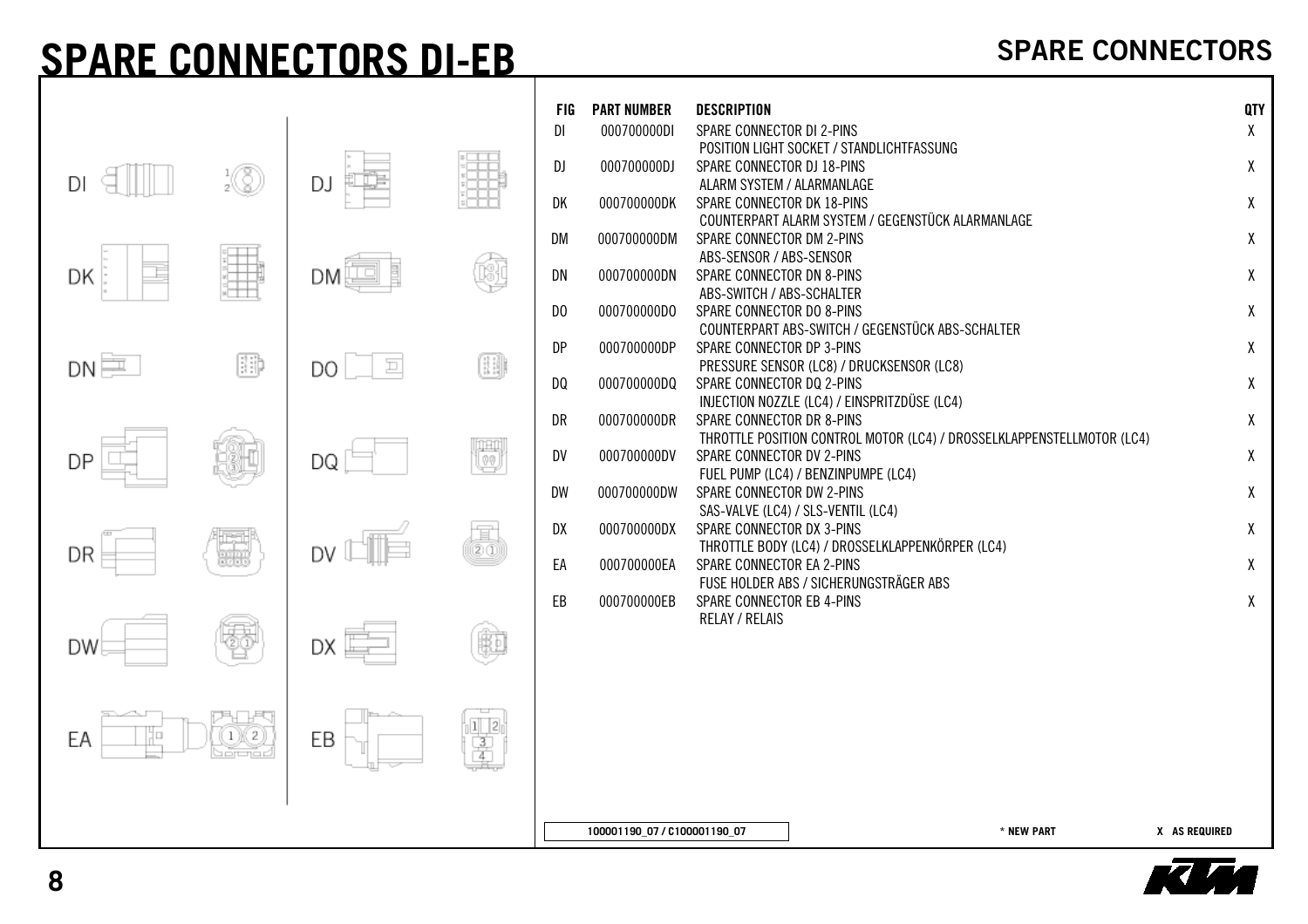### **SPARE CONNECTORS EC-FB**

|                |                 | FIG            | <b>PART NUMBER</b>           | <b>DESCRIPTION</b>                                                                                  | <b>QTY</b> |
|----------------|-----------------|----------------|------------------------------|-----------------------------------------------------------------------------------------------------|------------|
|                |                 | EC             | 000700000EC                  | SPARE CONNECTOR EC 3-PINS                                                                           | X          |
|                |                 |                |                              | WATER TEMPERATURE SENSOR / WASSERTEMPERATURSENSOR                                                   |            |
|                |                 | ED             | 000700000ED                  | SPARE CONNECTOR ED 32-PINS                                                                          | χ          |
| EC             | ED $\mathbb{F}$ |                |                              | SPEEDOMETER 07 / TACHO 07                                                                           |            |
|                |                 | EF             | 000700000EF                  | SPARE CONNECTOR EF 14-PINS                                                                          | χ          |
|                |                 |                |                              | ALARM SYSTEM / ALARMANLAGE                                                                          |            |
| - 15           |                 | EG             | 000700000EG                  | SPARE CONNECTOR EG 14-PINS<br>COUNTERPART ALARM SYSTEM / GEGENSTÜCK ALARMANLAGE                     | χ          |
|                |                 | EJ             | 000700000EJ                  | SPARE CONNECTOR EJ 2-PINS                                                                           | χ          |
| ЕF             | EG              |                |                              | THUMBGAS (ATV) / DAUMENGAS (ATV)                                                                    |            |
|                |                 | EK             | 000700000EK                  | SPARE CONNECTOR EK 2-PINS                                                                           | χ          |
|                |                 |                |                              | COUNTERPART THUMBGAS (ATV) / GEGENSTÜCK DAUMENGAS (ATV)                                             |            |
|                |                 | EL.            | 000700000EL                  | SPARE CONNECTOR EL 2-PINS                                                                           | χ          |
| 3<br>E.        | ΕK              |                |                              | ANTENNA IMMOBILIZER / ANTENNE WEGFAHRSPERRE                                                         |            |
|                |                 | E <sub>0</sub> | 000700000E0                  | SPARE CONNECTOR EO 3-PINS                                                                           | X          |
|                |                 | EU             | 000700000EU                  | IGNITION COIL / ZÜNDSPULE<br>SPARE CONNECTOR EU 4-PINS                                              | χ          |
|                |                 |                |                              | COUNTERPART CONNECTOR-RELAIS / GEGENSTÜCK STECKER-RELAIS                                            |            |
|                | 1               | EV             | 000700000EV                  | SPARE CONNECTOR EV 26-PINS                                                                          | χ          |
|                | EO              |                |                              | SPEEDOMETER (RC8) / TACHO (RC8)                                                                     |            |
|                |                 | EW             | 000700000EW                  | SPARE CONNECTOR EW 4-PINS                                                                           | χ          |
|                |                 |                |                              | HEAD LIGHT (RC8) / SCHEINWERFER (RC8)                                                               |            |
|                |                 | EX             | 000700000EX                  | SPARE CONNECTOR EX 3-PINS<br>THROTTLE POSITION CONTROL MOTOR (HUS) / DROSSELKLAPPENSTELLMOTOR (HUS) | X          |
| an<br>an<br>EU | EV              | EY             | 000700000EY                  | SPARE CONNECTOR EY 3-PINS                                                                           | χ          |
|                |                 |                |                              | <b>VOLTAGE REGULATOR (HUS) / SPANNUNGSREGLER (HUS)</b>                                              |            |
|                |                 | <b>FB</b>      | 000700000FB                  | SPARE CONNECTOR FB 4-PINS                                                                           | χ          |
|                |                 |                |                              | COUNTERPART VOLTAGE REGULATOR (HUS) / GEGENSTÜCK SPANNUNGSREGLER (HUS)                              |            |
|                | EX              |                |                              |                                                                                                     |            |
| EW             |                 |                |                              |                                                                                                     |            |
|                |                 |                |                              |                                                                                                     |            |
|                |                 |                |                              |                                                                                                     |            |
|                |                 |                |                              |                                                                                                     |            |
|                | FB              |                |                              |                                                                                                     |            |
|                |                 |                |                              |                                                                                                     |            |
|                |                 |                |                              |                                                                                                     |            |
|                |                 |                |                              |                                                                                                     |            |
|                |                 |                | 100001190_08 / C100001190_08 | * NEW PART<br>X AS REQUIRED                                                                         |            |